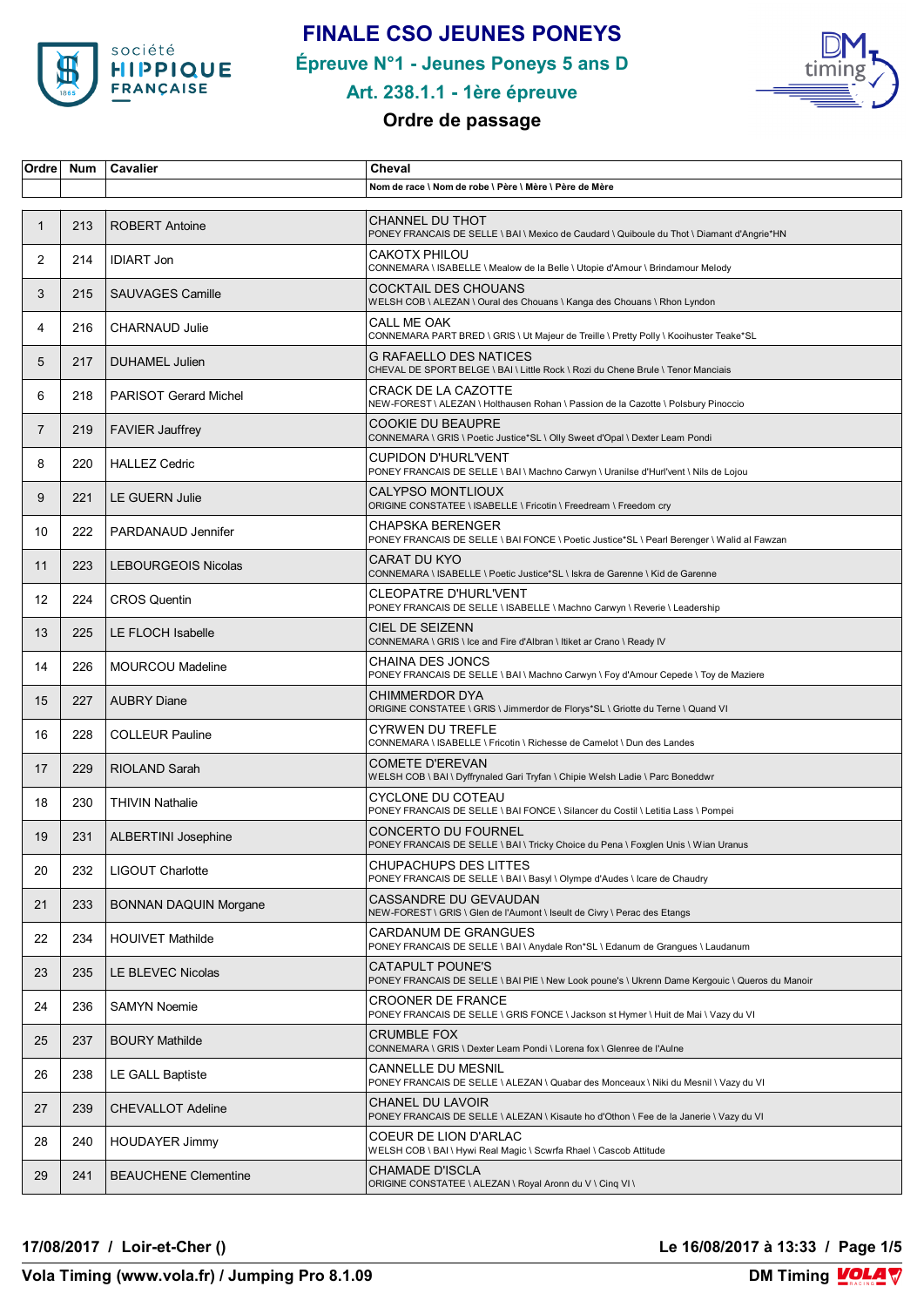### **FINALE CSO JEUNES PONEYS Épreuve N°1 - Jeunes Poneys 5 ans D Art. 238.1.1 - 1ère épreuve**

# **Ordre de passage**

| Ordre | <b>Num</b> | Cavalier                        | Cheval                                                                                                                           |
|-------|------------|---------------------------------|----------------------------------------------------------------------------------------------------------------------------------|
|       |            |                                 | Nom de race \ Nom de robe \ Père \ Mère \ Père de Mère                                                                           |
| 30    | 242        | <b>ZANIBELLI Christelle</b>     | CAID DE LA CHAISE<br>PONEY FRANCAIS DE SELLE \ BAI \ Qalitty du Cerisier \ Rhea des I \ Rasmus                                   |
| 31    | 243        | <b>COCQUET Heloise</b>          | CHARMEUR DE THOUARE<br>PONEY FRANCAIS DE SELLE \ GRIS \ Forban Pondy \ Orphee de Thouare \ Bogdan de Nautiac                     |
| 32    | 244        | <b>VEILLEROT Jeanne</b>         | CYTOCINE DE BLONDE<br>PONEY FRANCAIS DE SELLE \ GRIS \ Tzar de Linkey \ Olystar des Chaumes \ Quick Star                         |
| 33    | 245        | <b>HALLEZ Cedric</b>            | CARPEDIEM D'HURL'VENT<br>PONEY FRANCAIS DE SELLE \ BAI MELANGE \ Verdi \ Steendieks Maddy Love \ Mad max                         |
| 34    | 246        | <b>LE GUERN Julie</b>           | <b>CALIFE DE MARYS</b><br>WELSH PART-BRED \ BAI \ Machno Carwyn \ Urbonne de Marys \                                             |
| 35    | 247        | PARDANAUD Jennifer              | <b>CLASSIC ROCQ</b><br>CONNEMARA \ GRIS \ Dexter Leam Pondi \ Lea de Montmain \ Naughtyvangraafjanshof*SL                        |
| 36    | 248        | <b>LEBOURGEOIS Nicolas</b>      | <b>CLOUD OF MILK</b><br>PONEY FRANCAIS DE SELLE \ ALEZAN \ Kantje's Ronaldo \ Tea Spoon \ Machno Carwyn                          |
| 37    | 249        | <b>CROS Quentin</b>             | CASH FLOW DES GRAVES<br>PONEY FRANCAIS DE SELLE \ BAI \ Quabar des Monceaux \ Tea low des Graves \ Mealow de la Belle            |
| 38    | 250        | <b>GIRARDOT Carine</b>          | CRAZY UP LACOUR<br>PONEY FRANCAIS DE SELLE \ ALEZAN \ Linaro \ Ouenza \ Glenn                                                    |
| 39    | 251        | <b>OLIVIER Nais</b>             | CANDY DU CHAT PERCHE<br>PONEY FRANCAIS DE SELLE \ BAI \ Linaro \ Rosalia de Boissy \ River des Landes                            |
| 40    | 252        | <b>BOHEC Gaelle</b>             | <b>CICERON FEVER WELL'S</b><br>PONEY FRANCAIS DE SELLE \ ALEZAN \ Goldfever \ Thalia de l'Aurore \ Jimmerdor de Florys*SL        |
| 41    | 253        | MAUROCORDATO Sophie             | <b>CHEOPS DES EMBETS</b><br>PONEY FRANCAIS DE SELLE \ GRIS \ Leadership \ Fax de Loye \ The I                                    |
| 42    | 254        | <b>DUMAS Louise</b>             | CANTINA DES TROISMA<br>PONEY FRANCAIS DE SELLE \ BAI \ Rahan d'Hurl'vent \ Olie II \ Tornade IV                                  |
| 43    | 255        | <b>DELAPLACE Pauline</b>        | CLEONE DU CHAPELAN<br>CONNEMARA \ GRIS \ Ricola du Chapelan \ Nautile des Roses \ Naughtyvangraafjanshof*SL                      |
| 44    | 256        | <b>WELFONDER Anais</b>          | CELINDA WILLIAMS<br>PONEY FRANCAIS DE SELLE \ ALEZAN BRULE \ Quilebo d'Angrie \ Olympe de Gennes \ Capitan                       |
| 45    | 257        | <b>GAUTHIER PICHOT Faustine</b> | CLIKE DES ESSUIRES<br>WELSH PART-BRED \ GRIS CLAIR \ Rufus Elvey \ Harmonie \                                                    |
| 46    | 258        | <b>LESTELLE Marion</b>          | CLIN D'OEIL DU BUHOT<br>PONEY FRANCAIS DE SELLE \ ALEZAN FONCE \ Machno Carwyn \ Green du Buhot \ Tonnerre d'Angrie              |
| 47    | 259        | LE TEXIER Helene                | <b>CALLIOPE CHIC LADY</b><br>PONEY FRANCAIS DE SELLE \ ALEZAN \ Mon Nantano de Florys*SL \ Nouba de Chantereine \ Tarzan de Jano |
| 48    | 260        | <b>LAMBRECHT Theoxane</b>       | <b>COTTON CANDY D'EMERY</b><br>CONNEMARA \ GRIS \ Poetic Justice*SL \ Konchita V \ Murvey Mario                                  |
| 49    | 261        | <b>BONNET Audrey</b>            | CYRIUS DU MANOIR<br>PONEY FRANCAIS DE SELLE \ GRIS \ Poetic Justice*SL \ Reine du Prieure \ Un Prince du Ruere                   |
| 50    | 262        | <b>BATTIN Sophie</b>            | CORIANO DE MONTMAIN<br>PONEY FRANCAIS DE SELLE \ BAI \ Mac Geyver*SL \ Fille de Montmain \ Silverlea Spring Fever                |
| 51    | 263        | DOS SANTOS Pierre               | CARRERO D'ORCAMP*DS<br>PONEY FRANCAIS DE SELLE \ GRIS \ Ugo des Clas*Dorcamp \ Isba du Bizot \ Oscar de la Bosse                 |
| 52    | 264        | ROUSSEL Julien                  | <b>COKTAIL JET</b><br>PONEY FRANCAIS DE SELLE \ GRIS \ Welcome Sympatico*SL \ Ostende \ Extra dry                                |
| 53    | 265        | <b>BONNIN Christophe</b>        | COPACABANA DE VICONTE<br>PONEY FRANCAIS DE SELLE \ BAI \ Fricotin \ Mediteranee \ Bogdan de Nautiac                              |
| 54    | 266        | RIDEAU Julie                    | CLADDAGH DE BREGEON<br>CONNEMARA \ GRIS \ Ice and Fire d'Albran \ Irene de Briace \ Tynagh de Briace                             |
| 55    | 267        | ROGER Lea                       | CHAHINA<br>PONEY FRANCAIS DE SELLE \ ISABELLE \ Quabar des Monceaux \ Usiris de Kergroix \ Rocambole III                         |
| 56    | 268        | <b>BATILLAT Audrey</b>          | CALVA DES ETISSES<br>ORIGINE CONSTATEE \ ALEZAN \ Snoopy des Etisses \ Tekila des Etisses \ Linaro                               |
| 57    | 269        | <b>LIGNY Philippine</b>         | CAPRICE DE QUINCEY<br>PONEY FRANCAIS DE SELLE \ ALEZAN \ Havane Welsh \ Houpette du Touney \ Sherrif                             |
| 58    | 270        | <b>HALLEZ Cedric</b>            | CARTHAGE D'HURL'VENT<br>PONEY FRANCAIS DE SELLE \ BAI \ Machno Carwyn \ Marietta \ Calvados                                      |
| 59    | 271        | LE GUERN Julie                  | CARWYN ST CLAIR<br>PONEY FRANCAIS DE SELLE \ ALEZAN \ Machno Carwyn \ Nytouche d'Othon \ Dafydd de l'Arche                       |

**17/08/2017 / Loir-et-Cher () Le 16/08/2017 à 13:33 / Page 2/5**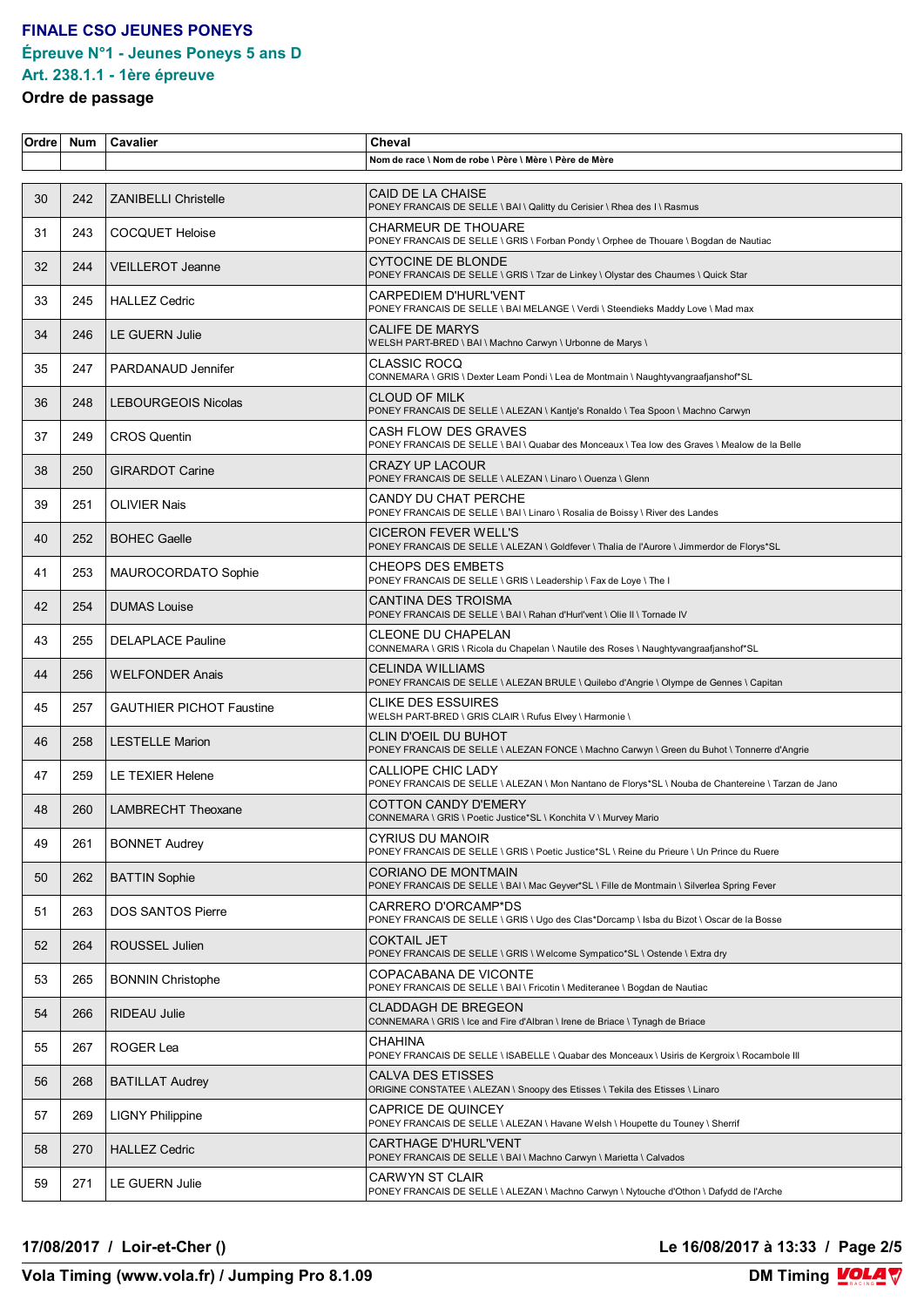### **FINALE CSO JEUNES PONEYS Épreuve N°1 - Jeunes Poneys 5 ans D Art. 238.1.1 - 1ère épreuve**

# **Ordre de passage**

| Ordre | <b>Num</b> | Cavalier                    | Cheval                                                                                                                          |
|-------|------------|-----------------------------|---------------------------------------------------------------------------------------------------------------------------------|
|       |            |                             | Nom de race \ Nom de robe \ Père \ Mère \ Père de Mère                                                                          |
| 60    | 272        | PARDANAUD Jennifer          | CRESCENDO BELROY<br>PONEY FRANCAIS DE SELLE \ BAI \ Tricky Choice du Pena \ Heole Normande \ Thunder du Blin*HN                 |
| 61    | 273        | <b>LEBOURGEOIS Nicolas</b>  | CONTREATTAQUE DE TWIN<br>CONNEMARA \ ISABELLE \ Leadership \ Gamble de Garenne \ Kid de Garenne                                 |
| 62    | 274        | <b>CROS Quentin</b>         | <b>CASTILLE VERDUIZANT</b><br>ORIGINE CONSTATEE \ ALEZAN CRINS LAVES \ Vinka'sboy V \ Utopia de V \ Mac Geyver*SL               |
| 63    | 275        | <b>MANTEL Nadege</b>        | CALIMERO DE CAMPROND<br>PONEY FRANCAIS DE SELLE \ ALEZAN \ Machno Carwyn \ Hakane de Launay \ Vazy du VI                        |
| 64    | 276        | <b>GROU Caroline</b>        | CHUTTERFLY DU CLOCHER<br>ORIGINE CONSTATEE \ NOIR PANGARE \ Shutterfly de Beausse \ Lanpurchoise \ Pure Hasard                  |
| 65    | 277        | <b>MEUNIER Pierre</b>       | CARWYN DU VERDON<br>PONEY FRANCAIS DE SELLE \ ROUAN \ Machno Carwyn \ Venise du V \ Idefix du VI                                |
| 66    | 278        | <b>PARIZOT Vincent</b>      | <b>CAPRICE DES MIOKO</b><br>CONNEMARA \ GRIS \ Poetic Justice*SL \ Tina du Bama \ Cyrano Pondi                                  |
| 67    | 279        | <b>GUERIN Florian</b>       | CACHOU DELA LANDE<br>PONEY FRANCAIS DE SELLE \ BAI \ lowa \ Lolita de la Lande \ Flipper d'Elle*HN                              |
| 68    | 280        | <b>ROZE Fabrice</b>         | CELINNA CANDY<br>PONEY FRANCAIS DE SELLE \ GRIS \ Peps Domain*SL \ Vodka de l'Aumoy \ Melvin Candy                              |
| 69    | 281        | <b>BURNOUF Severine</b>     | COUTSOU DE LALANDE<br>PONEY FRANCAIS DE SELLE \ ALEZAN \ Quoutsou \ Molene des V \ Titan du Mougard                             |
| 70    | 282        | <b>LARRET Laura</b>         | CREOLE DU COLOMBIER<br>ORIGINE CONSTATEE \ ALEZAN \ Bonbec Landais \ Paname du Milon \ Aille Oisin Sparrow                      |
| 71    | 283        | LACROIX Laura               | CALYPSO DU CHAPELAN<br>CONNEMARA \ GRIS \ Ricola du Chapelan \ Maya du Sud \ Banagher Magee                                     |
| 72    | 284        | <b>LELONG Clemence</b>      | <b>CAPUCINE MAQUE</b><br>PONEY FRANCAIS DE SELLE \ ALEZAN \ Mac Geyver*SL \ Galaxie Noblerie \ El Pishazan                      |
| 73    | 285        | MILLAVAUD Elodie            | CHAMPAGNE D'AUDES<br>PONEY FRANCAIS DE SELLE \ ISABELLE \ Intermede a Bord \ Navette d'Audes \ Rocky Grichet                    |
| 74    | 286        | EASTWOOD Deborah            | CERAPHINE DE LA RONDE<br>WELSH COB \ BAI \ Dyffrynaled Gari Tryfan \ Udy des Chouans \ Moka du VI                               |
| 75    | 287        | <b>ROBICHON Simon</b>       | CADOR DE BELLEFOND<br>PONEY FRANCAIS DE SELLE \ ALEZAN CRINS LAVES \ Machno Carwyn \ Favorite Noblerie \ Alhanac                |
| 76    | 288        | <b>DEZETTER Magalie</b>     | CHOUPS DE CHAMAG<br>CONNEMARA \ GRIS \ Dexter Leam Pondi \ I am du Butin \ Toy du Lombron                                       |
| 77    | 289        | <b>DELDALLE Mathilde</b>    | CAPRICE D'UN SOIR<br>PONEY FRANCAIS DE SELLE \ ALEZAN \ Quabar des Monceaux \ Hera des I \ Joad                                 |
| 78    | 290        | <b>FRITEL Melanie</b>       | <b>CARAIBE DE CISAI</b><br>PONEY FRANCAIS DE SELLE \ GRIS FONCE \ Thunder du Blin*HN \ Option \ Caraibe                         |
| 79    | 291        | <b>HACHENBERGER Pauline</b> | <b>CHEROKEE MELODY</b><br>CONNEMARA \ ALEZAN \ Cocum Thunder boy \ Ubisa Melody \ Imperator Melody                              |
| 80    | 292        | <b>BENOIST Mathieu</b>      | CHIVAS DE FOUGNARD<br>PONEY FRANCAIS DE SELLE \ GRIS \ Don Juan V \ Valma de Fougnard \ Kantje's Ronaldo                        |
| 81    | 293        | DOUMERGUE Guillaume         | CALL ME ANGEL DERLENN<br>PONEY FRANCAIS DE SELLE \ ISABELLE \ Usandro Tilia Derlenn \ Un Ange Passe au Pena \ Dexter Leam Pondi |
| 82    | 295        | <b>HALLEZ Cedric</b>        | COGITO D'HURL'VENT<br>PONEY FRANCAIS DE SELLE \ GRIS \ Leadership \ Naborah d'Hurl'vent \ Nabor sl                              |
| 83    | 296        | LE GUERN Julie              | COCO'JAM COILL<br>PONEY FRANCAIS DE SELLE \ NOIR PANGARE \ Quality Bois Margot \ My Dream de Mons \ Boris du V                  |
| 84    | 297        | PARDANAUD Jennifer          | GO VALENTINO SHADAY<br>CHEVAL DE SPORT BELGE \ GRIS \ Upper I \ The Laura Lady Java \ Aron N*SL                                 |
| 85    | 298        | LEBOURGEOIS Nicolas         | <b>CAVAN DE TREILLE</b><br>CONNEMARA \ GRIS \ Dexter Leam Pondi \ Fanad du Chesnay \ Knockadreen Holiday Cliff                  |
| 86    | 299        | <b>CROS Quentin</b>         | CADIX DE VERDUIZANT<br>ORIGINE CONSTATEE \ GRIS \ Tinka's boy \ Souricette d'Audes \ Quiz Game du Logis                         |
| 87    | 300        | <b>BRENEY Marie</b>         | CHOCOLAT D'HA<br>PONEY FRANCAIS DE SELLE \ BAI \ Salam du Roc \ Bacara de Caudard \ Syrius de Mai                               |
| 88    | 301        | <b>LAISNEY Mathieu</b>      | CONSEIL D'ETAT A TWIN<br>PONEY FRANCAIS DE SELLE \ BAI \ Dollar Dela Pierre \ Petite Moise \ Lancer                             |
| 89    | 302        | <b>DUMAS Laure</b>          | CAFEINE DES COLLIERES<br>PONEY FRANCAIS DE SELLE \ BAI \ Style de Blonde \ Pretty des Sources \ Silverlea Baywatch*HN           |

**17/08/2017 / Loir-et-Cher () Le 16/08/2017 à 13:33 / Page 3/5**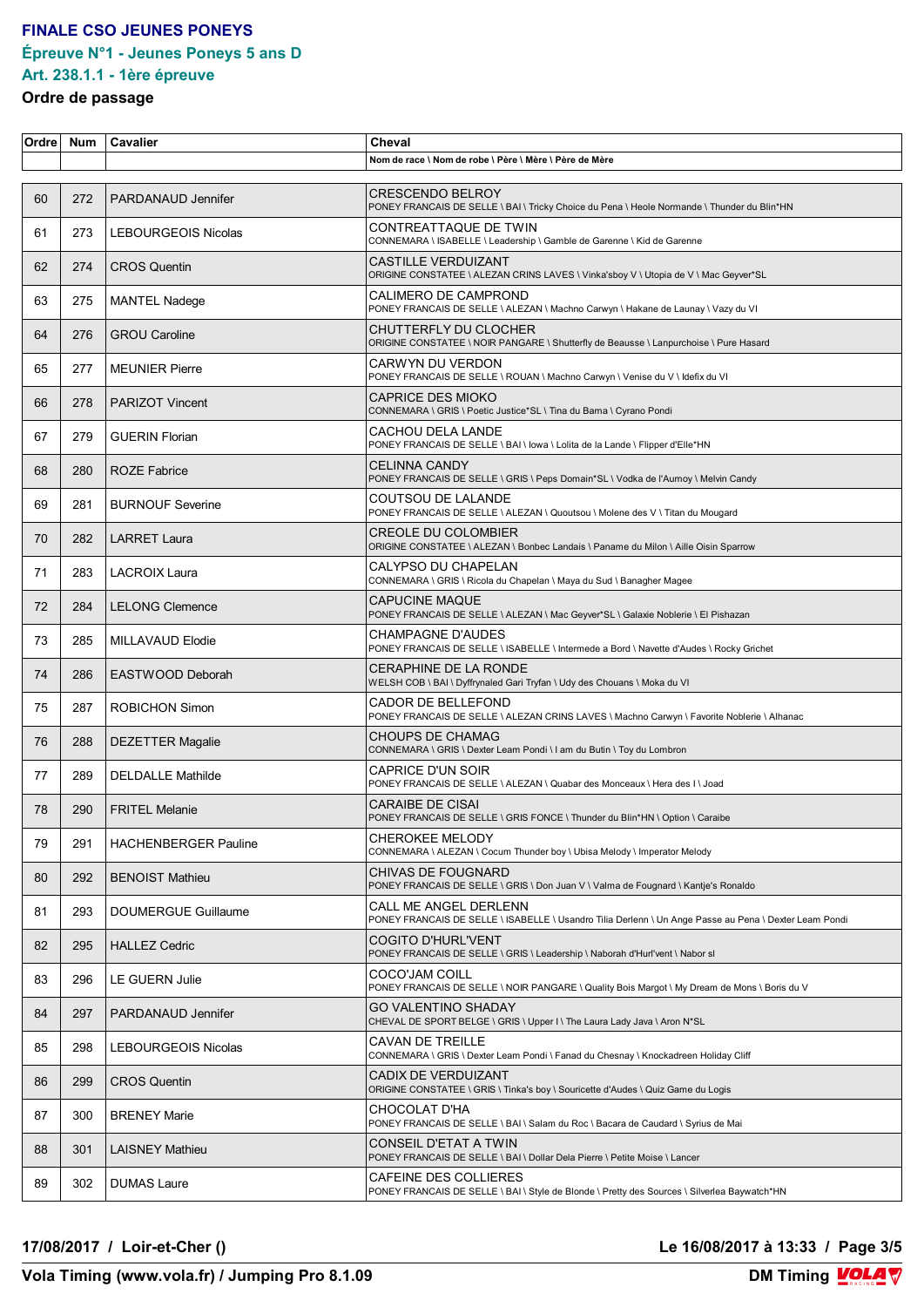## **FINALE CSO JEUNES PONEYS Épreuve N°1 - Jeunes Poneys 5 ans D**

#### **Art. 238.1.1 - 1ère épreuve Ordre de passage**

| Ordre | <b>Num</b> | <b>Cavalier</b>            | Cheval                                                                                                               |
|-------|------------|----------------------------|----------------------------------------------------------------------------------------------------------------------|
|       |            |                            | Nom de race \ Nom de robe \ Père \ Mère \ Père de Mère                                                               |
| 90    | 303        | <b>VALADE Julie</b>        | <b>CATIKA BELLA</b><br>PONEY FRANCAIS DE SELLE \ ALEZAN \ Pidji du Tilia*SL \ Greta du Parc \ Vulcain d'Helby        |
| 91    | 304        | <b>HERVE Gaelle</b>        | <b>CANNON BALL BRIOVERE</b><br>CONNEMARA \ GRIS \ Kimono Melody \ Oceane Briovere \ Grange Surf Sparrow              |
| 92    | 305        | <b>VIALETTES Clement</b>   | <b>CALIKANE</b><br>DEMI-SANG ARABE \ ISABELLE \ Fricotin \ Malika el Barbet \ Darike                                 |
| 93    | 306        | CABRERA LOPEZ OBREGON Luis | CARINGA DE GAYA<br>CONNEMARA \ ROUAN \ Pilatus de VI \ Nuala de l'Aulne \ Cindy de la Dive                           |
| 94    | 307        | <b>BRUNIER Victor</b>      | <b>CIRRUS CYCLAMEN</b><br>PONEY FRANCAIS DE SELLE \ GRIS \ Idefix du VI \ Lune de Molnaz \ Flower de Grange          |
| 95    | 308        | SECCHIUTTI Gladys          | CARWYN DE CHAMBORD<br>PONEY FRANCAIS DE SELLE \ ALEZAN \ Machno Carwyn \ Sirene de Chambord \ Linaro                 |
| 96    | 310        | <b>CILOTE Pomme</b>        | <b>CADOR DU JEM</b><br>PONEY FRANCAIS DE SELLE \ GRIS \ Melvin Candy \ Kamalie \ Abou Kamal                          |
| 97    | 311        | <b>BRASSEUR Flore</b>      | COOKY DU MILON<br>CONNEMARA \ GRIS \ Rivage du Milon \ Foly d'Jane \ Tanam an Diaghall                               |
| 98    | 312        | <b>ROHMER Valerie</b>      | <b>CASSANDRE MENILJEAN</b><br>PONEY FRANCAIS DE SELLE \ BAI \ Tricky Choice du Pena \ Ulotte Meniljean \ Linaro      |
| 99    | 313        | <b>HELIAS Virginie</b>     | <b>CABRIOLE MAD</b><br>ORIGINE CONSTATEE \ ALEZAN \ Paolik Kersidal \ Popmusic Magdeleine \ Concorde                 |
| 100   | 314        | <b>REY Cyril</b>           | <b>MIRAH'S GANTY BLAZE</b><br>CONNEMARA \ BAI \ Westside Mirah \ Cashel Sheba \ Ganty Blazer                         |
| 101   | 315        | <b>MARREC Marjorie</b>     | CYMRIR D'HANTA YO<br>PONEY FRANCAIS DE SELLE \ GRIS \ Fanfaron du Lin \ Djemila III \ Echiehh                        |
| 102   | 316        | <b>MAUPILIER Anais</b>     | COCO PEP'S<br>PONEY FRANCAIS DE SELLE \ GRIS \ Aron N*SL \ Praline des Fontaines \ Apollon Pondy                     |
| 103   | 317        | VINCENOT Isabelle          | CELTIK DES MIOKO<br>CONNEMARA \ GRIS \ Loup yes tu Tartifume \ Vixen Trust Claddagh \ Dexter Leam Pondi              |
| 104   | 318        | <b>DOUMERGUE Guillaume</b> | CALIX DE VUZIT<br>CONNEMARA \ BAI \ Poetic Justice*SL \ Unastella de V \ Dexter Leam Pondi                           |
| 105   | 319        | <b>BENNOIN Aude</b>        | CHARMANT DE CAUX<br>ANGLO-EUROP SPORT HORSE \ BAI PIE \ Tarcosi de Caux \ Very Well de Caux \ Nirvana V              |
| 106   | 320        | <b>DUMAS Laure</b>         | CADENCE DES COLLIERES<br>PONEY FRANCAIS DE SELLE \ BAI \ Peps Domain*SL \ Krocus du Feydel \ Valera du Chesnay       |
| 107   | 321        | VALADE Julie               | CHELSEA DE L'OURCQ<br>PONEY FRANCAIS DE SELLE \ BAI \ Ulk d'Ete*Pony Planet \ Kadira de Tyv \ Envol d'Angrie         |
| 108   | 322        | <b>HERVE Gaelle</b>        | <b>CLASS DE KEZEG</b><br>CONNEMARA \ BAI FONCE \ Westide Mirah II \ Frederiksminde Lofty Made \ Coosheen Finbarr     |
| 109   | 323        | <b>VIALETTES Clement</b>   | CARPE DIEM DE PYRENE<br>ORIGINE CONSTATEE \ BAI \ Requiem de Pyrene \ Divine d'Izartxo \ Tchad Dousud                |
| 110   | 324        | CABRERA LOPEZ OBREGON Luis | <b>CASH DE L'AULNE</b><br>CONNEMARA \ GRIS \ Clifden de l'Aulne \ Paola de l'Aulne \ Glenree de l'Aulne              |
| 111   | 326        | <b>LAISNEY Mathieu</b>     | <b>CHAMPAGNE D'AR CUS</b><br>PONEY FRANCAIS DE SELLE \ ALEZAN \ Machno Carwyn \ Utopie de Kerglenn \ Quidam de Revel |
| 112   | 327        | <b>BRUNIER Victor</b>      | <b>CRANBERRY OF BIRD</b><br>ORIGINE CONSTATEE \ BAI \ Linaro \ Sweet Dream of Bird \ Kay Epona                       |
| 113   | 328        | <b>SECCHIUTTI Gladys</b>   | CASH DOLLAR TILIA<br>PONEY FRANCAIS DE SELLE \ BAI \ Dollar Dela Pierre \ Hourloupe du Tilia \ Elvey Jarnac          |
| 114   | 330        | <b>CILOTE Pomme</b>        | <b>CALLISTA DE VUZIT</b><br>CONNEMARA \ GRIS \ Magic Leam Pondi \ Voter ar Crano \ Moyglare Bruff                    |
| 115   | 331        | <b>BRASSEUR Flore</b>      | COUNTRY GIRL DU MILON<br>CONNEMARA \ GRIS \ Idefix du VI \ Ireland Girl \ Thunder du Blin*HN                         |
| 116   | 332        | <b>ROHMER Valerie</b>      | <b>CHIPIE MENILJEAN</b><br>PONEY FRANCAIS DE SELLE \ BAI \ Aron N*SL \ Trinity d'Ecrepin*Du Pena \ Kannan*GFE        |
| 117   | 333        | <b>HELIAS Virginie</b>     | <b>CELESTINE DES CHARMES</b><br>PONEY FRANCAIS DE SELLE \ ALEZAN \ Tolkien der Lenn \ Pepite des Charmes \ Linaro    |
| 118   | 334        | <b>REY Cyril</b>           | CHOUCHENN DUGAGECLEUZ<br>ORIGINE CONSTATEE \ GRIS FONCE \ Orage d'Un Soir \ Pepita \                                 |
| 119   | 335        | <b>MARREC Marjorie</b>     | <b>CREWYN D'HANTA YO</b><br>PONEY FRANCAIS DE SELLE \ BAI \ Fanfaron du Lin \ Gizmyre d'Hanta yo \ Kissovo           |

**17/08/2017 / Loir-et-Cher () Le 16/08/2017 à 13:33 / Page 4/5**